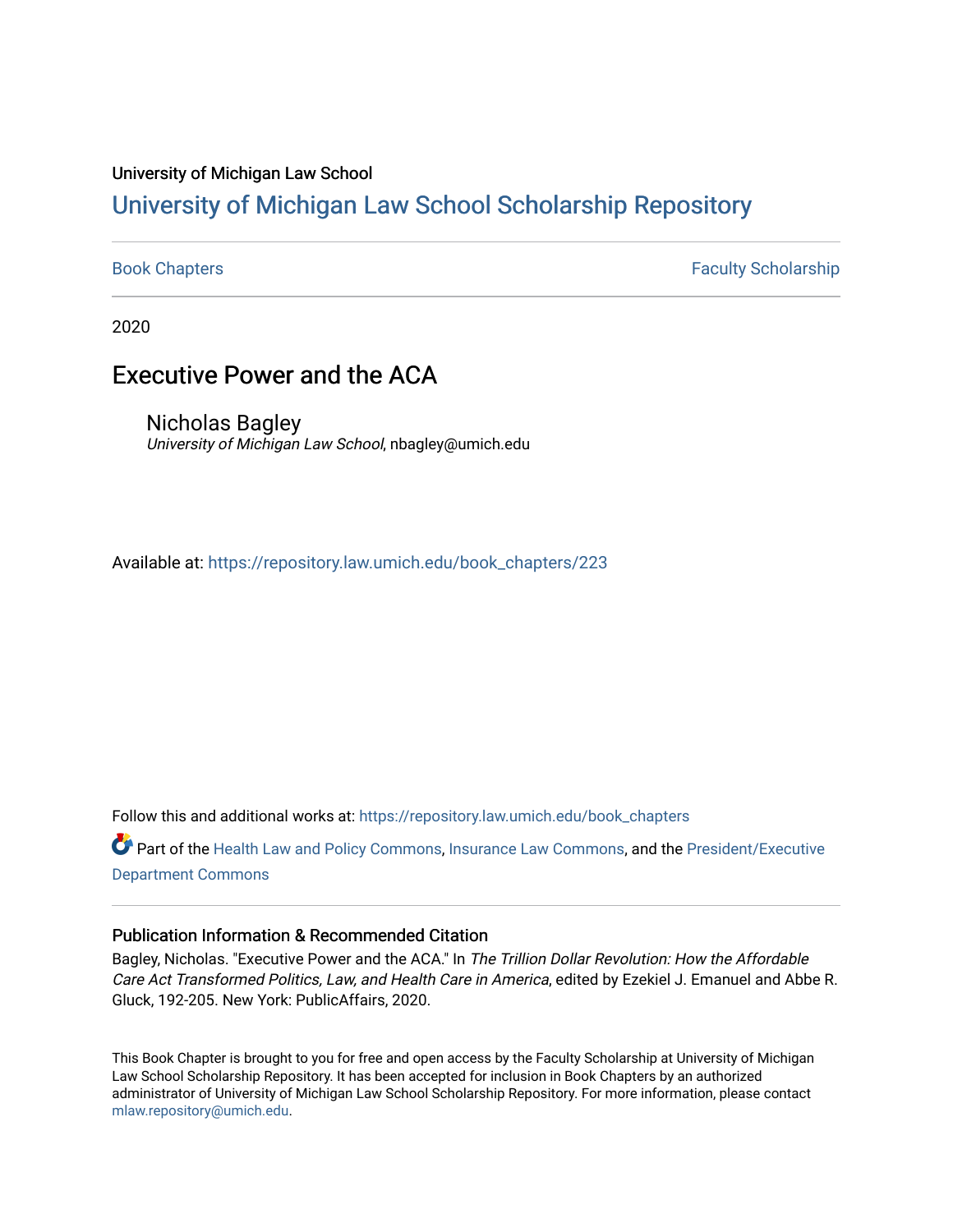# **THE TRILLION DOLLAR REVOLUTION**

*How the Affordable Care Act Transformed Politics, Law, and Health Care in America* 

## EDITED BY **EZEKIEL J. EMANUEL ABBE R. GLUCK**



**PUBLICAFFAIRS** *New York*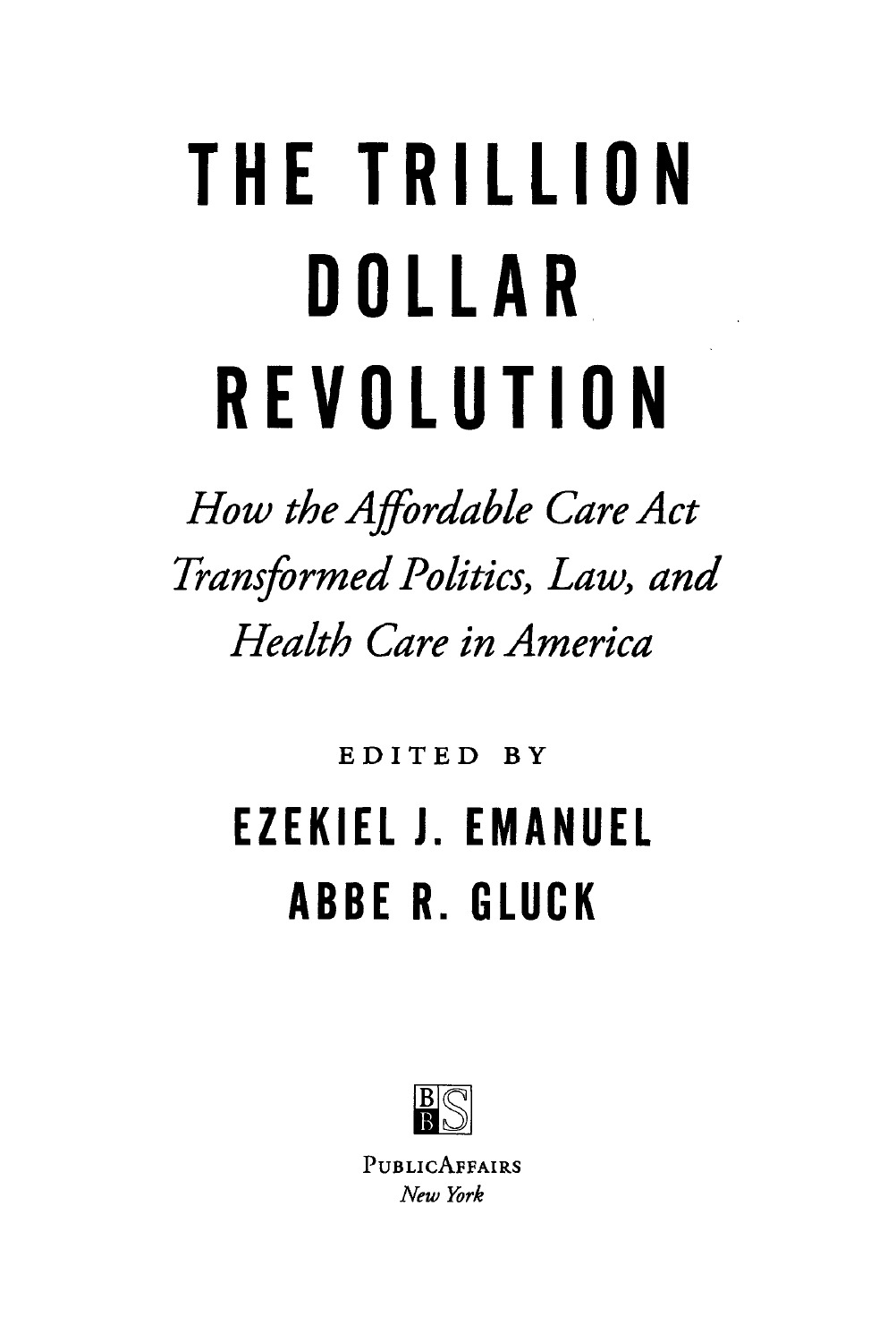## **EXECUTIVE POWER AND THE ACA**

#### *Nicholas Bagley*

As with any law of its complexity and ambition, the Affordable Care Act (ACA) vests in the sitting president broad implementation discretion. The law is not a blank check: in many ways both large and small, the ACA shapes and constrains the exercise of executive power. But Congress has neither the institutional resources nor the attention span to micromanage the rollout of a massive health program. It has no choice but to delegate.

Naturally, both President Obama and President Trump have drawn on their authority to tailor the ACA to their policy preferences. Neither president, however, has been able to turn to Congress for more sweeping changes to the law. Stymied in Congress and buffeted by the partisan combat over Obamacare, they have come under enormous pressure to ignore legal constraints that stand in the way of their political objectives. The story of the ACA's implementation is thus a story of two presidents who have tested-and at times exceeded-the limits of their legal powers.•

Yet Obama and Trump have committed very different legal sins. President Obama's lawbreaking reflected his efforts to cope with the ambiguities, omissions, and outright mistakes that are common in any massive law and were especially common in the ACA. To implement the bill in the face of congressional resistance, the Obama administration cut corners. President Trump, however, exploited his position as

**Nicholas Bagley,** JD, is a law professor at the University of Michigan.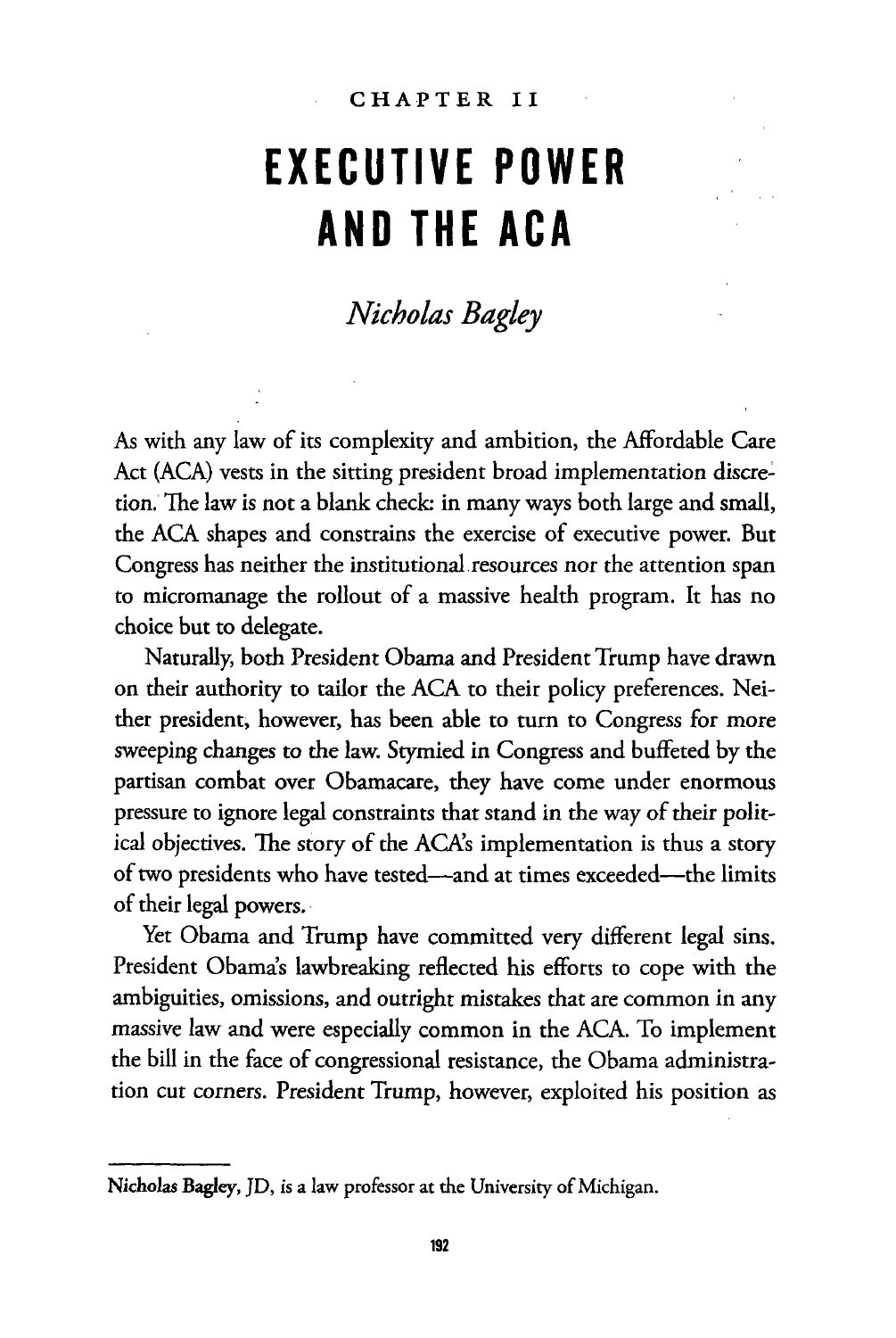the head of the executive branch to mount an unconstitutional campaign to sabotage the very law he is charged with faithfully executing.

It would' be comforting to treat these legal violations as aberrant responses to particular features of the ACA or to the intensity of debate over health reform. But they cannot be so easily dismissed. The ACA is the most assertive effort in 50 years to make good on the claim that health care is a right, not a privilege. That is another way of saying that the have-nots have a moral claim to the resources and privileges of the haves. The campaign against the law is the reactionary countermobilization of those who believe that the principles animating the ACA pose an incipient threat to the established order. No wonder that health reform provoked the most rancorous battle over a piece of domestic legislation since the adoption of the Civil Rights Act in 1964.

The fight over the ACA may therefore offer a disquieting preview of what may come if Congress moves to address the nation's other yawning inequalities. Like the ACA, future laws will delegate wide authority to the president. They too will contain unanticipated flaws. And they will also be subject to implementation by hostile presidents. Legal constraints on the executive branch buckled in the white-hot heat of the battle over the ACA. They could melt away altogether in the next war.

#### **President Obama**

In November 2010, a scant eight months after the ACA's adoption, Republicans took control of the House of Representatives. Spurred by a Tea Party that saw Obamacare as its principal grievance, the restive House majority committed itself to dismantling the law. Without Congress to help it iron out implementation difficulties, the Obama administration was on its own.

#### *The Delays*

In July 2013, Valerie Jarrett, a senior adviser to the president, announced that the administration would temporarily suspend enforcement of the so-called employer mandate. Technically, the name is a misnomer: the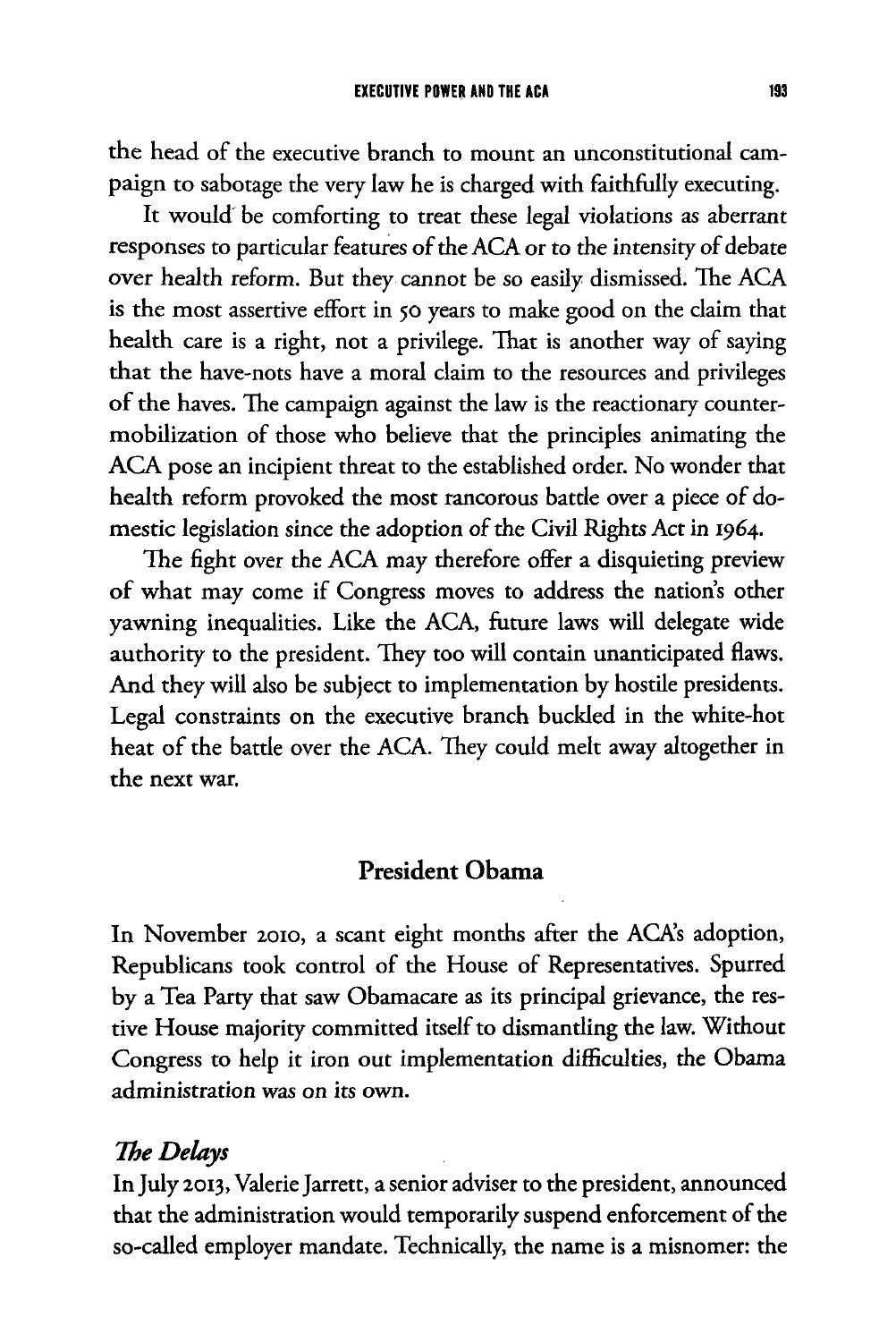law imposes no mandate but instead exacts a tax on larger firms that do not offer health insurance to their workers. That tax serves a dual purpose: it encourages employers to offer coverage and, failing that, generates revenue to offset the costs of the ACA's coverage expansion.

Under the law, the employer mandate was supposed to go into effect in 2014. But the administration, under intense pressure from business groups, said that it would not collect the tax that year. "In our ongoing discussions with businesses," Jarrett explained, "we have heard that you need the time to get this right. We are listening."1 Later, the administration announced additional suspensions of the mandate for midsize firms.

These were not the only delays. In pressing for the ACA's adoption, President Obama repeatedly promised that "if you like your health care plan, you can keep it."<sup>2</sup> But that was not exactly true. The ACA imposed stringent new rules on privately sold insurance-including limits on out-of-pocket spending and a mandatory suite of benefitsthat rendered most existing policies unlawful.. (The law did include a grandfather clause, but it was too narrow to save most plans.) As 2013 came to a dose, thousands of people began receiving cancelation notices in the mail.

Republicans pounced. As the political heat rose, moderate Democrats in Congress began to clamor for legislation. The administration, however, feared that any law that could make it through a Republican-controlled House would damage the ACA on the eve of its implementation. President Obama called for an administrative fix, one that entailed another delay. In a letter, the Department of Health and Human Services (HHS) invited state insurance commissioners to waive, for one year, the ACA's new rules for existing plans.<sup>3</sup> More than 30 states did, and four subsequent letters have extended the administrative fix through  $2021.^4$ 

Was it legal for the Obama administration to delay parts of the ACA? In general, the executive branch has the discretion to choose when and how to enforce a particular law against particular offenders. As the Supreme Court has said, a federal agency knows best "whether agency resources are best spent on this violation or another."<sup>5</sup> In the Obama administration's view, delaying the employer mandate and the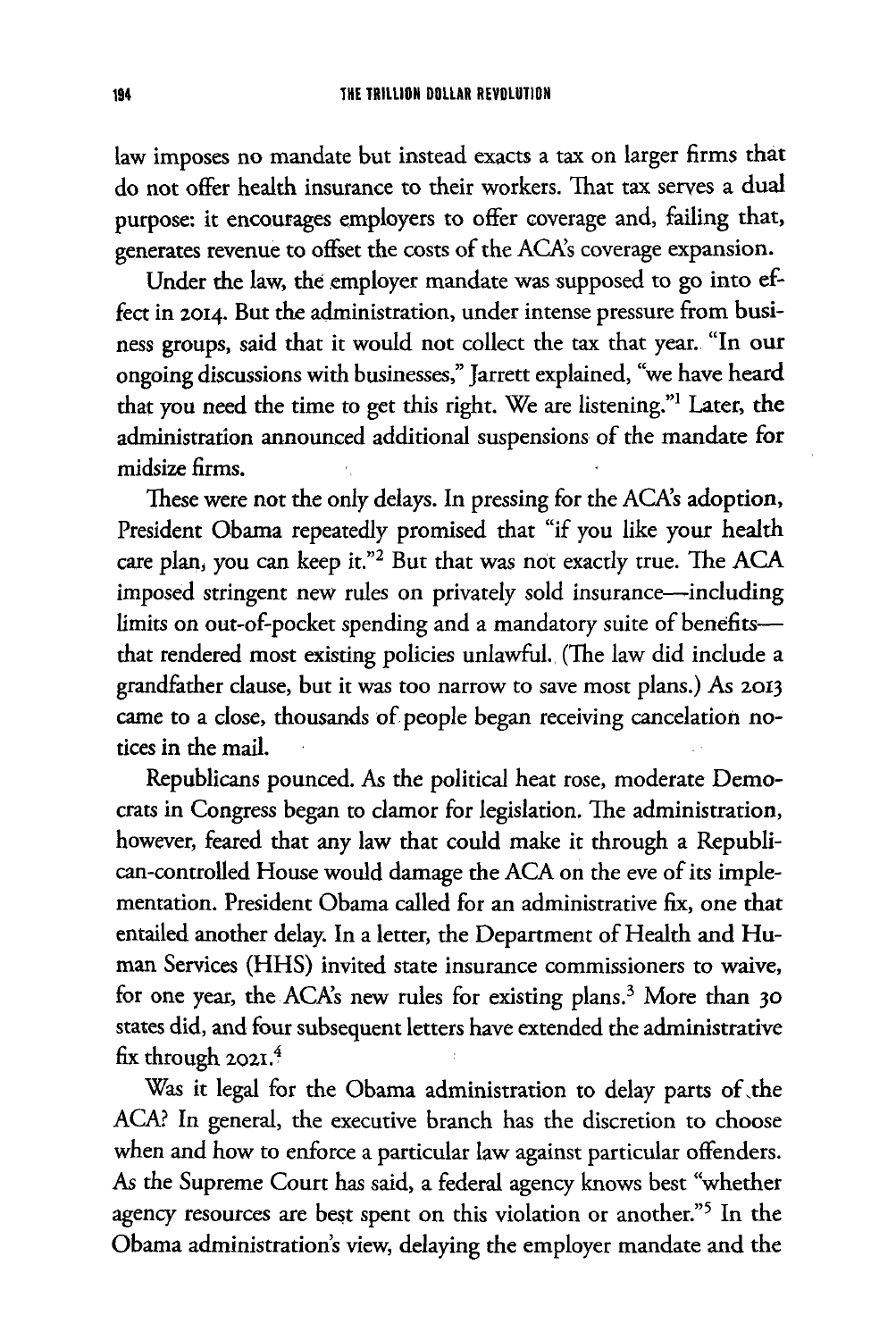ACA's insurance rules amounted to a routine and temporary exercise of enforcement discretion.

The ACA delays were unusual, however, because they were not efforts to. target limited enforcement resources at the worst offenders. Instead, they were blanket policies adopted for reasons of political expedience-in this case, the perceived need to mollify employers and Congress in an effort to minimize threats to a fledgling statute. The delays were also unusual in that they were announced publicly. The federal government usually keeps its enforcement policies secret because it wants people to comply with the law even if it does not wish to prioritize its enforcement. Here, however, the publicity was necessary to relieve employers and insurers of their legal obligations. As the courts. have explained, ''An agency's pronouncement of a broad policy against enforcement poses special risks that it has consciously and expressly adopted a general policy that is so extreme as to amount to an abdication of its statutory responsibilities."<sup>6</sup>

In short, President Obama lacked the power to prospectively license large groups of people to disregard one of Congress's laws.7 Doing so violated his constitutional obligation to "take Care that the Laws be faithfully executed."<sup>8</sup> The delays may also embolden future presidents to delay laws that they dislike. Indeed, early in his presidency, President Trump toyed with suspending enforcement of the individual mandate-which, like the employer mandate, was also a tax.<sup>9</sup>

#### *1he Cost-Sharing Payments*

To make individual health plans affordable, the ACA offers generous subsidies to cover the costs of monthly premiums. Those subsidies, however, do not cover out-of-pocket payments, which can be extravagantly large: deductibles for an exchange plan in 2019 averaged \$4,375.<sup>10</sup>

To address the problem, the ACA requires insurers to give their lowest-income customers a large discount on their out-of-pocket payments. In exchange, the ACA promises to pay insurers to make up for the lost revenue. Without those promised cost-sharing payments, premiums for health plans on the exchanges would skyrocket (or so the thinking ran at the time of the law's adoption). With the payments, coverage would remain affordable.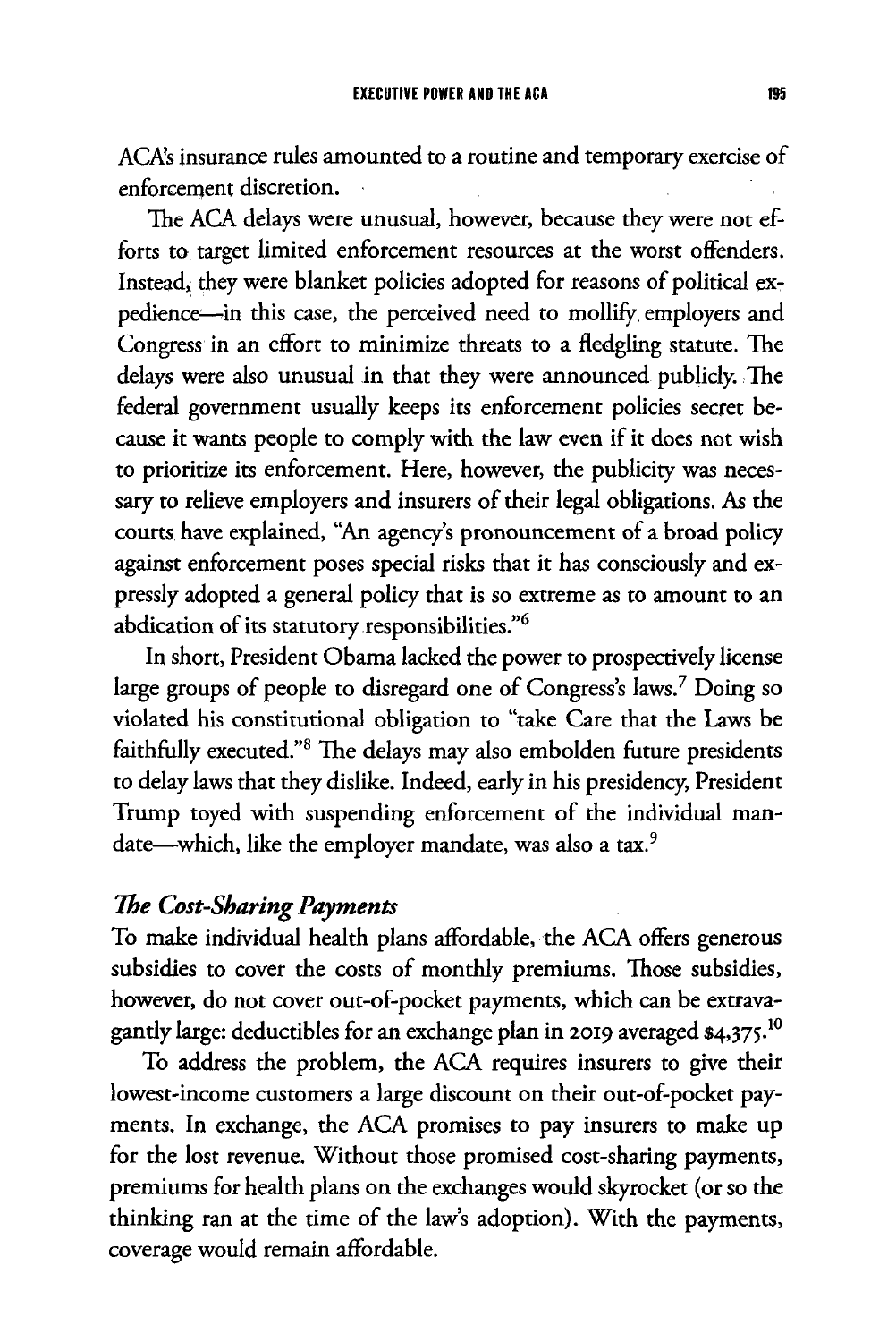There was a hitch, however. The Constitution says that "no Money shall be drawn from the Treasury, but in Consequence of Appropriations made by Law."11 Although Congress specifically appropriated the money for premium subsidies, the ACA did not include an express appropriation for the cost-sharing payments. Its absence was apparently an oversight-one that would probably have been addressed had the ACA passed through a House-Senate conference committee for a final clean-up, as was the original plan. As detailed in Chapter 7, however, the death of Senator Ted Kennedy and Republican Scott Brown's subsequent victory in the Massachusetts special election foreclosed that possibility.

In the normal course, Congress would have promptly appropriated the money necessary to make good on its promises. But the ACA was not a normal statute, and a Republican-controlled House of Representatives was unlikely to supply an appropriation to fund a law that it had voted dozens of times to repeal. As the 2014 date for fully implementing the law drew near, the Obama administration was in a bind. It could either adhere to the Constitution-and watch the ACA collapse-or it could find some way to make the payments anyhow.

The Obama administration took the latter approach, offering a paper-thin legal rationale for the claim that Congress had implicitly appropriated the money. In the administration's view, the premium subsidies and the cost-sharing payments were both essential parts of a common scheme to defray the cost of health plans. Congress must therefore have wanted the appropriation for premium subsidies to do double-duty as an appropriation for the cost-sharing payments.

The argument, however, does not hold together. To appropriate the money for premium subsidies, Congress amended a portion of the tax code allowing the IRS to return tax refunds to individuals. That made sense: the premium subsidies are, in fact, tax credits. Cost-sharing payments, in contrast, are direct payments to insurers. It is a big stretch to read an appropriation governing refunds for individual taxpayers to also cover payments that have nothing to do with the tax code. And federal law prohibits the executive branch from reading a law to appropriate money unless the law "specifically states that an appropriation is made."12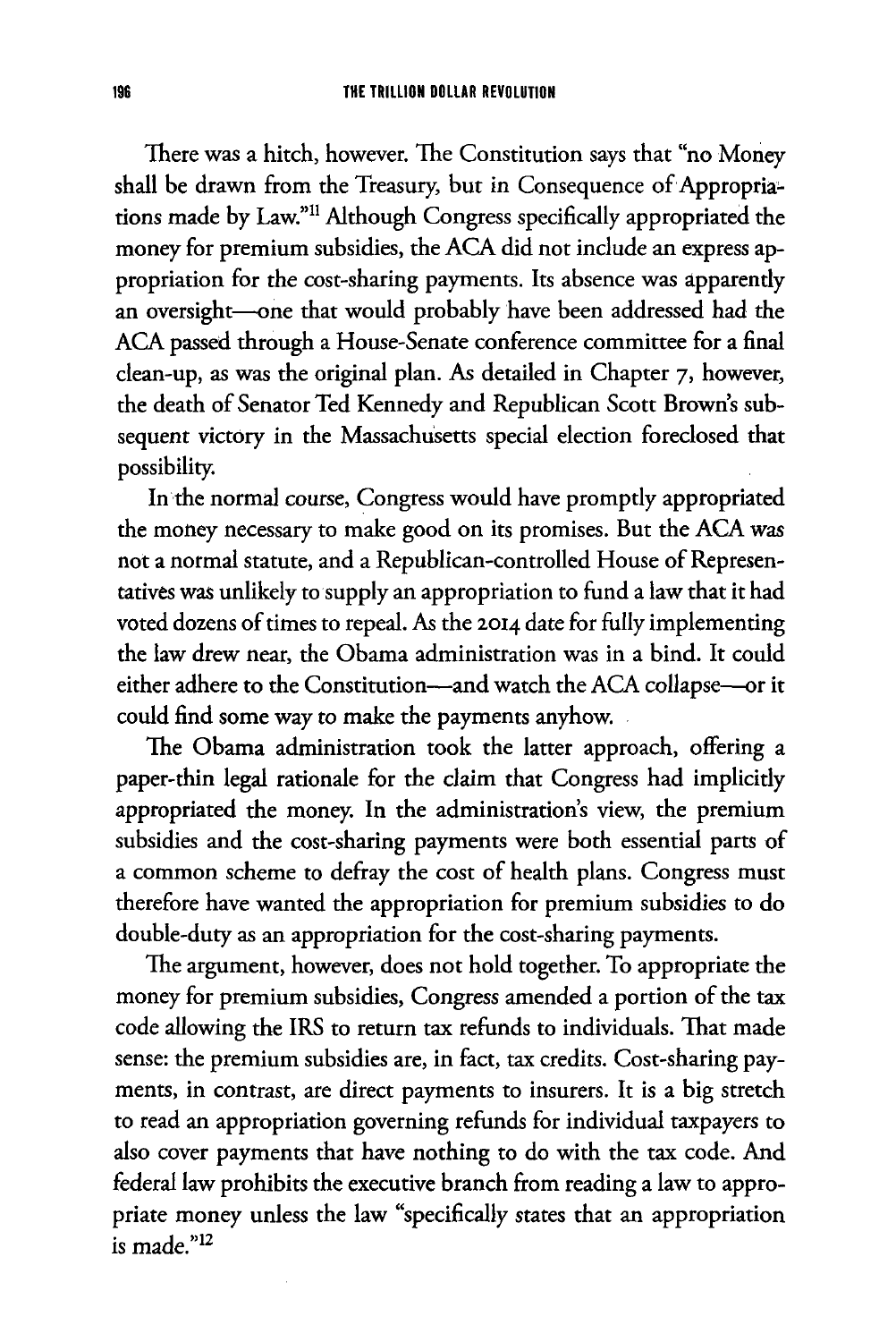#### EXECUTIVE **POWER AND** THE ACA **197**

An angry House of Representatives filed suit to challenge the payments. Two years later, it won its case in federal court in Washington, DC.<sup>13</sup> Although the court put its opinion on hold to allow for an appeal, President Trump was elected before that appeal could be heard. As congressional Republicans moved to repeal the ACA, President Trump tried to force Democrats to the bargaining table by threatening the cessation of the cost-sharing payments. When repeal legislation stalled out, the president unceremoniously terminated the payments. Only a clever workaround (so-called silver loading, discussed in Chapter IO) has allowed the states to avoid the feared deterioration of their insurance markets.

In some respects the Obama administration's decision to ignore appropriations law was an understandable-if regrettable-response to the kind of ,statutory problem that arises when a complex bill passes through an unconventional legislative process in a sharply divided Congress. But the decision has unsettling implications. Will future presidents likewise misconstrue appropriations measures when necessary to achieve their policy objectives?

Again, the question is not hypothetical. When Congress refused to appropriate \$5 billion that Trump requested for the construction of a wall at the southern border, the administration declared a "national emergency" and interpreted an existing law to allow him to reprogram funds appropriated for military purposes.<sup>14</sup> The statutory argument was **weak,** but no weaker than the argument President Obama advanced to make cost-sharing payments.

The point is not that one bad act leads to another. Trump would still have reprogrammed the wall funding even if Obama had been more scrupulous about appropriations law. The point, instead, is about presidential incentives. Confronted with an uncooperative Congress, both presidents broke the law, betting that the American public would not punish them for doing so in the next election. They were probably right about that: in a country riven by a stark partisan divide, elections are unlikely to turn on a president's adherence to the finer points of appropriations law. There is thus reason to worry that our next president will exercise even less self-restraint than either Presidents Obama or Trump.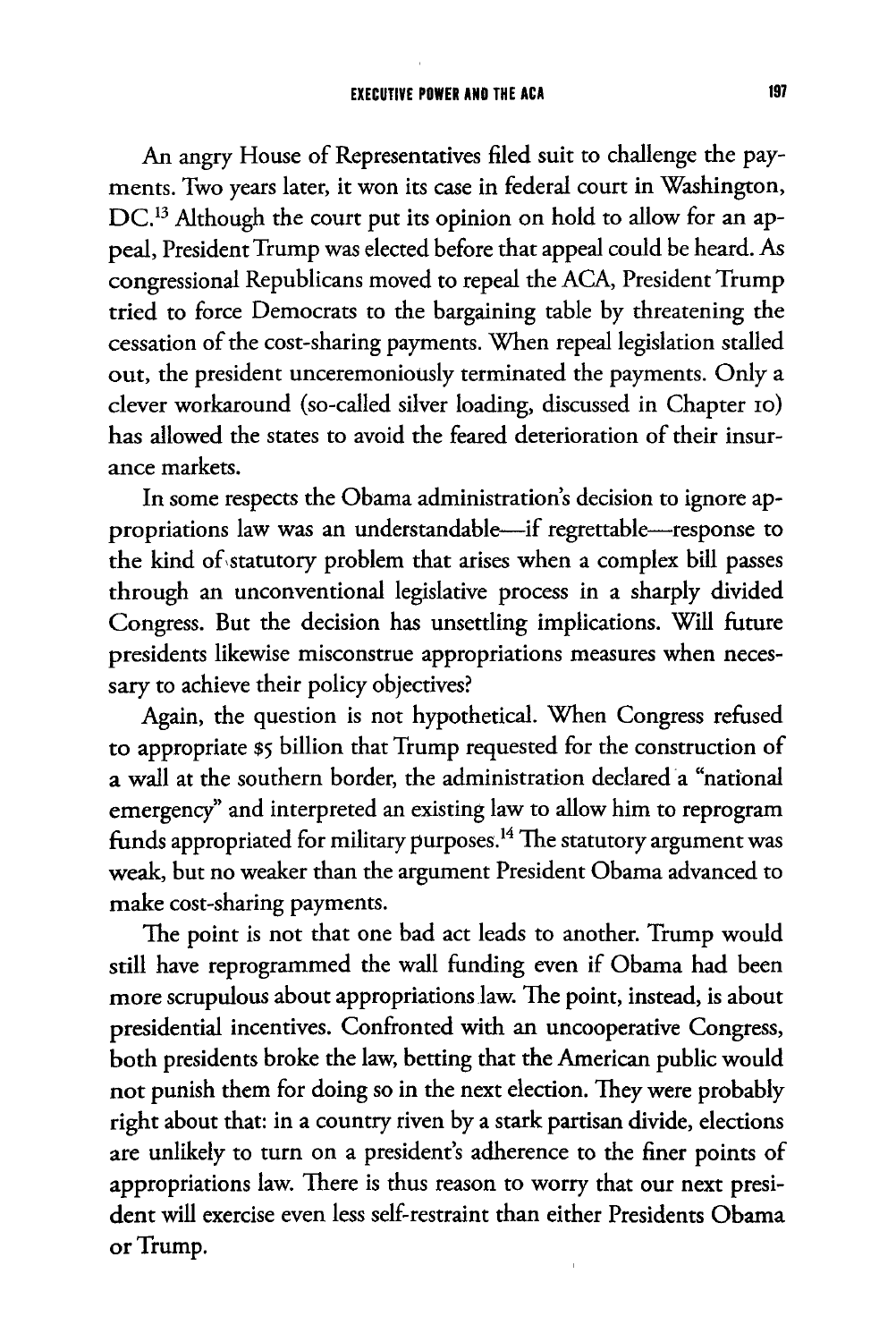#### **President Trump**

President Trump's first act as president was to sign an executive order telling his agencies to "take all actions consistent with law to minimize the unwarranted economic and regulatory burdens of the act."<sup>15</sup> These were to be temporary measures, lasting only until the president secured the ACA's repeal. When the repeal effort faltered in Congress, however, Trump was put into the awkward position of implementing a law he hated.

• Trump could have embraced his constitutional duty to "take care that the laws be faithfully executed." Instead, he has used his authority to sabotage the ACA at every turn. Inured as we are to the hardball of partisan politics, it would be easy to overlook just how irregular this is. A president is not obliged to exercise his discretion in a manner that his political opponents would prefer, but the Constitution places out of bounds actions that aim to undermine an act of Congress in order to pave the way for its elimination. Not since Reconstruction has a president worked so systematically to subvert a major congressional initiative.

The still-unfinished story of Trump's sabotage may set a template for what is to come. One party gains temporary control of Congress and the White House and adopts an ambitious new policy, only to watch a subsequent president from the other political party move to dismantle it through executive action. Guarding against that kind of abuse may prove difficult. The ACA, for example, contains more than 40 provisions contemplating rulemaking from federal agencies, which is not at all unusual for major legislation.<sup>16</sup> Though Congress could try to bulletproof future laws by narrowing the discretion they afford to the executive branch, those laws might then be too rigid to achieve the legislature's goals. In any event, no law of any complexity cari be implemented without the aid of the executive branch, meaning that every significant reform will be subject, to some degree or another, to presidential tampering. In this bitterly divided country, sabotage may become the new normal.

#### *Ihe Exchanges*

Immediately after taking office, the Trump administration moved to destabilize the insurance exchanges. Its first act was to cut 90% of the \$l00 *million* that Healthcare.gov had used for advertising *in* 2016. The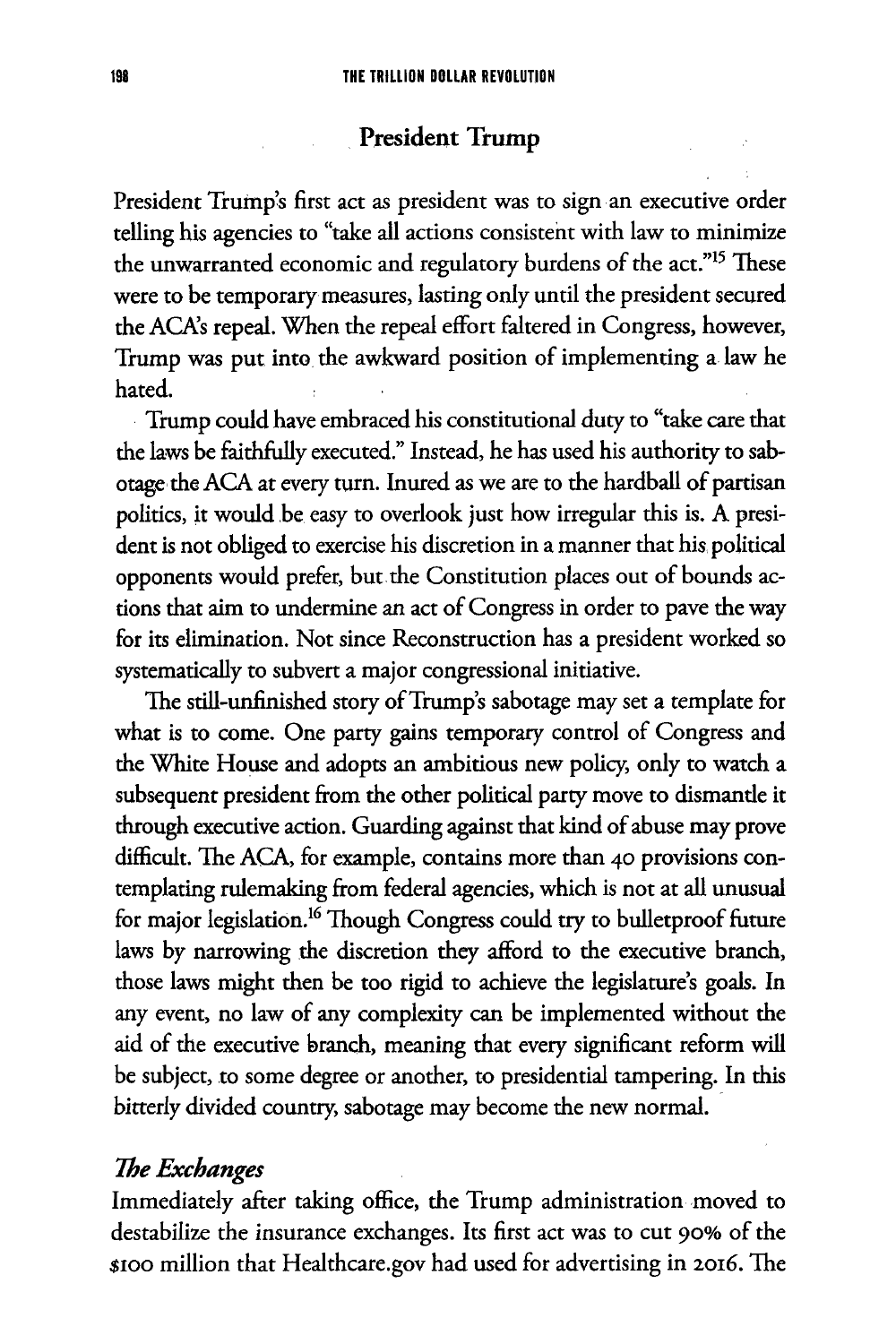administration paired that cut with a 41% cut to the navigator program, which pays for in-person guides to help people buy insurance. Still deeper cuts to navigator funding were announced in July 2018. None of these cuts was likely to discourage sick people from enrolling; they would, however, depress enrollment by healthy people, unbalancing the risk pool and driving premiums higher.

In 2018 the Trump administration proposed two rules that would have much the same effect. The first offered a new definition of what the ACA calls "short-term, limited duration insurance." Because shortterm plans are meant to cover only brief gaps in coverage, they are exempt from most of the ACA's rules. Short-term plans can reject unhealthy people, decline to cover preexisting conditions, and exclude benefits like maternity care or drug coverage. The only advantage of short-term plans is that they are cheap, at least for healthy people. But the ACA's insurance exchanges will struggle to spread risk if too many healthy people buy short-term plans instead of conventional insurance.

Nonetheless, the Trump administration proposed defining shortterm insurance to include plans that lasted 364 days in the year and could be renewed for up to three years. The interpretation is controversial: Is a health plan that covers you for 99. 7% of the year really "short term"? Nonetheless, the administration has moved forward and hopes to make short-term plans a realistic long-term option for healthy people. Many of those same people will be in for a surprise when they discover just how stingy those short-term plans are.

The second rule relaxed restrictions on association health plans. Under federal law, small businesses are allowed to join together to buy insurance for their employees. When they do, the law treats them as large employers and exempts them from rules requiring insurers to sell health plans at much the same price to everyone. In the past, only businesses in the same line of work were allowed to create association health plans-all the bakeries in town, for example. The Trump administration, however, sought to relax that obligation and enable small businesses in any line of work-and even self-employed individualsto form association health plans.

As with the rule governing short-term plans, the goal was to allow healthier-than-average people to flee the exchanges. Both rules would therefore drive up the costs of insurance for the sicker-than-average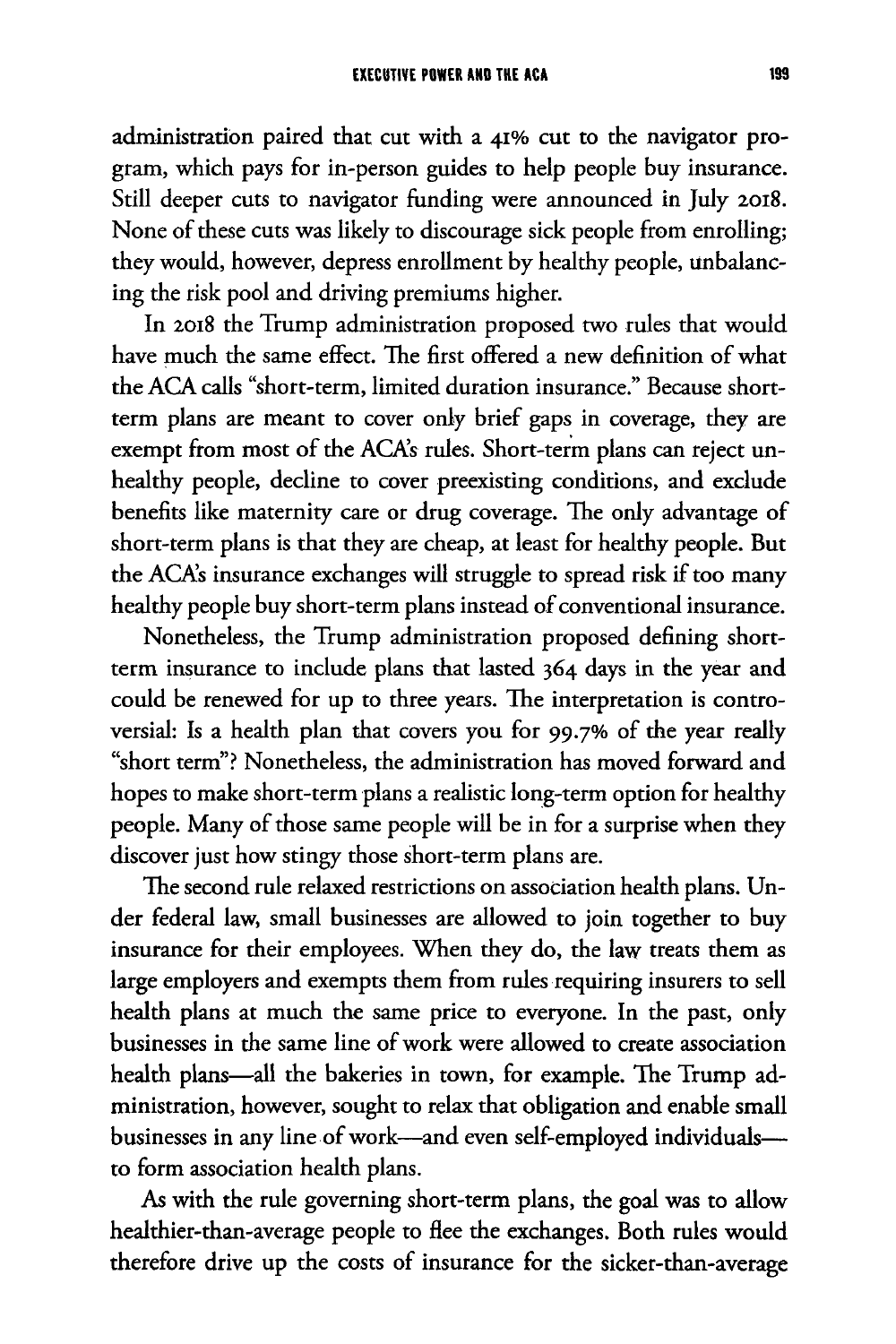people left behind. Among stakeholders, the rules were wildly unpopular: "More than 95% of health care groups that have commented on President Trump's effort to weaken Obama-era health insurance rules criticized or outright opposed the proposals," reported the *Los Angeles Times.*<sup>17</sup> In the summer of 2018 the Trump administration finalized the rules anyway.

There is nothing unusual about an administration issuing rules to interpret an ambiguous law. What is unusual, however, is for an administration to adopt legally dubious interpretations in a deliberate effort to thwart the law altogether. Predictably, both rules have been challenged in court. In March 2019 one judge in Washington, DC, invalidated the rule governing association health plans because it "was intended and designed to end run the requirements of the ACA."18 Not long after, a different judge on the same court upheld the rule governing short-term health plans, reasoning that Congress did not impose hard-and-fast limits on the length of plans and that the court "cannot simply ignore the legislature's choice to use indefinite, flexible phraseology."19 As of this writing, both cases have been appealed.

There is more. Under the ACA's risk-adjustment program, insurers with relatively healthy enrollees are required to transfer some of the premiums they receive to health plans with relatively unhealthy enrollees. By balancing risk, the program is supposed to discourage insurers from competing with one another to attract the healthiest people. Risk adjustment is not controversial and is used in both Medicare Advantage and Medicare Part D. In February 2018, however, a court in New Mexico decided that the HHS rule govetning the program was invalid because it had not been adequately explained.<sup>20</sup> The Trump administration could have issued a new rule to address the court's concerns. Alternatively, it could have appealed and asked that the court's decision be placed on hold. Instead, without warning, the Trump administration abruptly suspended risk-adjustment payments, sending. shockwaves through the insurance industry.<sup>21</sup> The political blowback was so intense that the administration quickly backtracked. But the signal was dear: the exchanges were in the crosshairs.

The latest blow to the exchanges came in a highly technical rule, released in April 2019, that increased the amount that the ACA requites people to pay toward their insurance. The details of the new rule are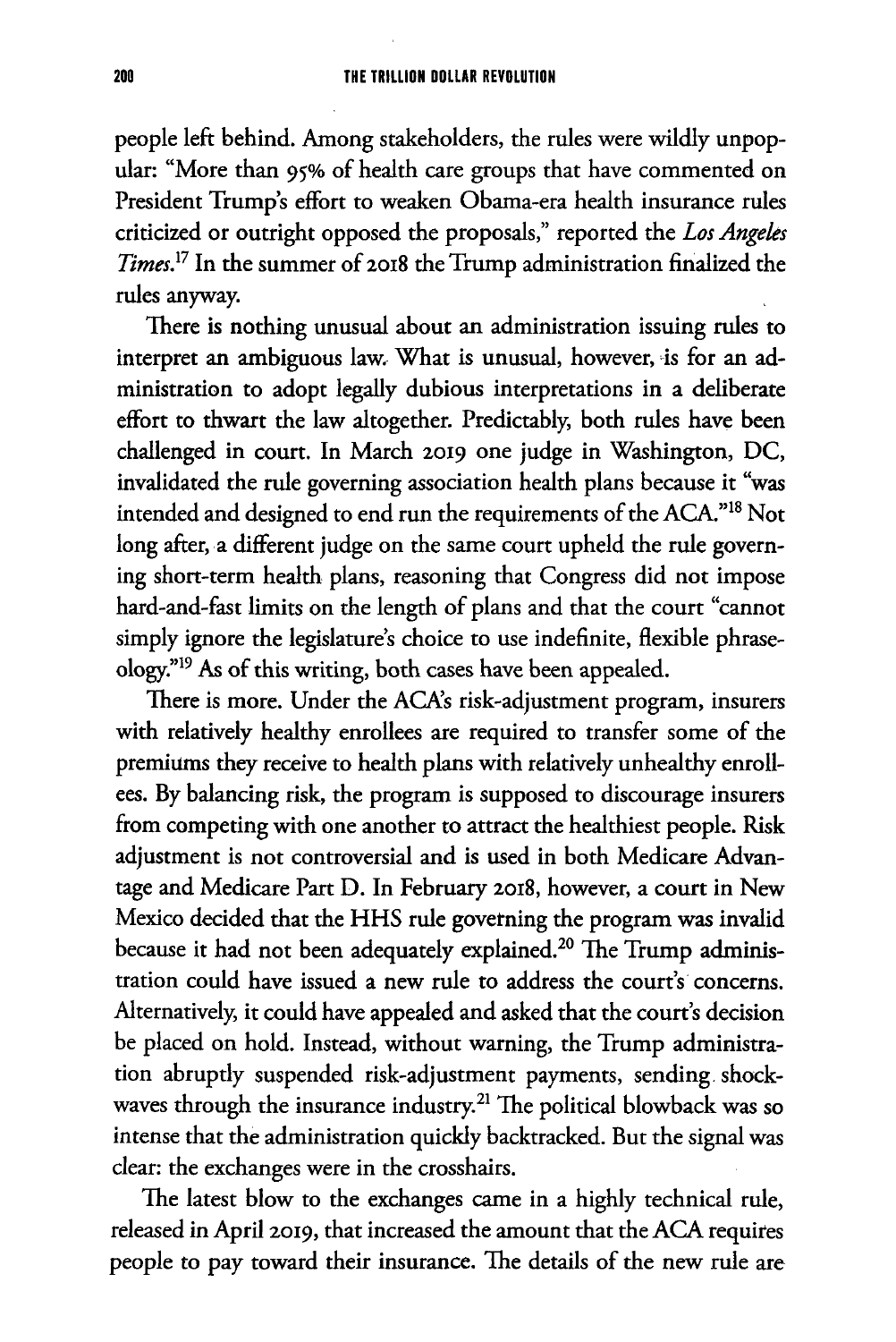less important' than the bottom line: according to the Trump administration's own estimates, IO0,ooo people are expected to lose coverage on account of the price hike.<sup>22</sup> Nothing in the ACA demanded the change, and leaked documents jndicate that HHS recommended against it because it "would cause coverage losses, further premium increases, and market disruption."<sup>23</sup> But these were virtues, not vices, to a White House bent on sabotage.

All told, the Trump administration's actions are estimated to have increased annual premiums on the exchanges by an average of  $$580.<sup>24</sup>$ So far, however, the exchanges have survived, mainly because of how the ACA structures its premium subsidies. For people earning less than four times the federal poverty level (just under \$50,000 for an individual in 2019), the ACA caps their premiums at just less than IO% of their income. No matter how high premiums go, most people will pay the same. The biggest losers, instead, are people earning more than four times the poverty level who need to cover every dollar of those increased premiums.

Republicans may come to rue their support for the Trump administration's sabotage campaign. The exchanges are the types of public-private partnerships that they have long endorsed as an alternative to bloated government bureaucracies. The more dysfunctional the exchanges become, the less defensible these sorts of partnerships appear. It is no accident that the Trump administration's attacks on the exchanges have coincided with an increase in support for reforms like Medicare for All that do not depend on private insurance. Such programs may also be less vulnerable to tampering by an unfriendly executive branch.

#### *Medicaid*

As Chapters IO, 12, and 18 explained, the ACA transformed Medicaid from a welfare program for the "deserving" poor into a social-service program for *all* the poor. The Trump administration, however, has tried to use its executive power to undo that transformation-most significantly, by granting waivers allowing nine states to impose work requirements on the expansion population. Nine more requests are pending.

A number of lawsuits have been filed challenging the waivers. As of this writing, a district court in Washington, DC, has struck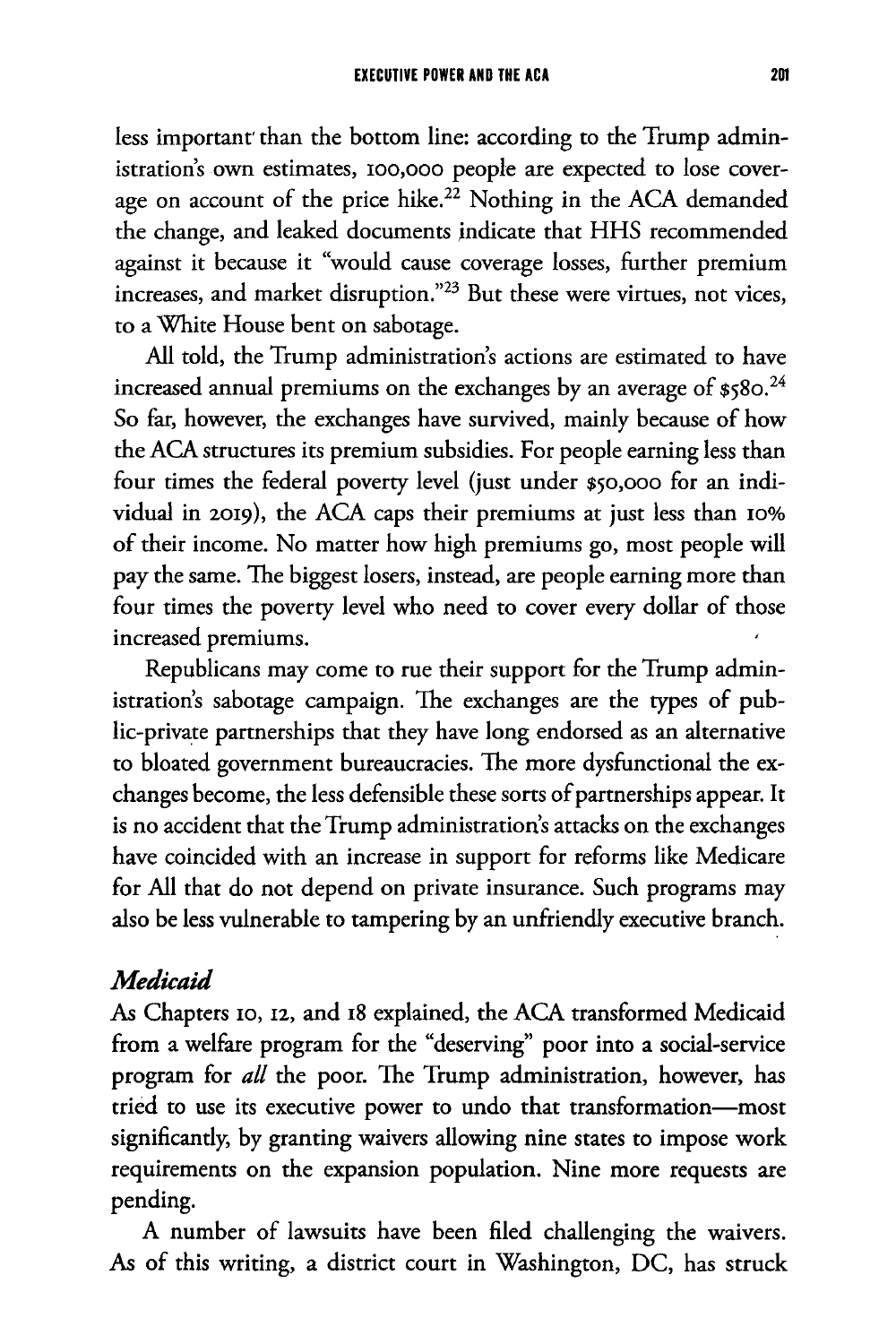down work requirements in three states: Arkansas, Kentucky, and New Hampshire.<sup>25</sup> The court's reasoning is straightforward. By law, any waivers must be "likely to assist in promoting the objectives" of the Medicaid program. And Medicaid's central objective, the judge found, is to extend medical care to needy people. The Trump administration never adequately explained how waivers that would force tens of thousands of people off Medicaid could possibly be consistent with that objective.

In so doing, the court brushed aside the Trump administration's argument that the point of Medicaid is not just to provide medical care hut also to improve *health.* "Were that the case," the court reasoned, "nothing would prevent the Secretary from conditioning coverage on a special diet or certain exercise regime."26 Even if work requirements might promote health for some people, the administration never weighed those health benefits against the harms arising from the loss of coverage. The court found that such a failure of explanation made the waivers arbitrary and capricious.

Taken together, the court's rulings reflect the view that the Trump administration cannot use work requirements to thwart the ACA's changes to Medicaid. Whether those rulings hold up on appeal is another question. In the past, the courts have generally not been moved by the argument that Medicaid waivers cannot be used to make fundamental changes to Medicaid.

#### *Texas v. United States*

Perhaps the Trump administration's most audacious move against the ACA has been its support of a lawsuit seeking to invalidate it altogether. As discussed in Chapters 8 and 9, Republican attorneys general from 20 states brought a case in February 2018 claiming that the individual mandate-the same mandate that the Supreme Court had previously sustained as a proper exercise of Congress's power to tax-is now unconstitutional, and that the entire ACA must fall with it.

In late 2017, after several failed attempts to repeal and replace the entire ACA, Congress passed the Tax Cuts and Jobs Act, which included what President Trump characterized as "the Repeal of the highly unpopular Individual Mandate."27 The Republican attorneys general, however, noticed that Congress did not formally repeal the ACA's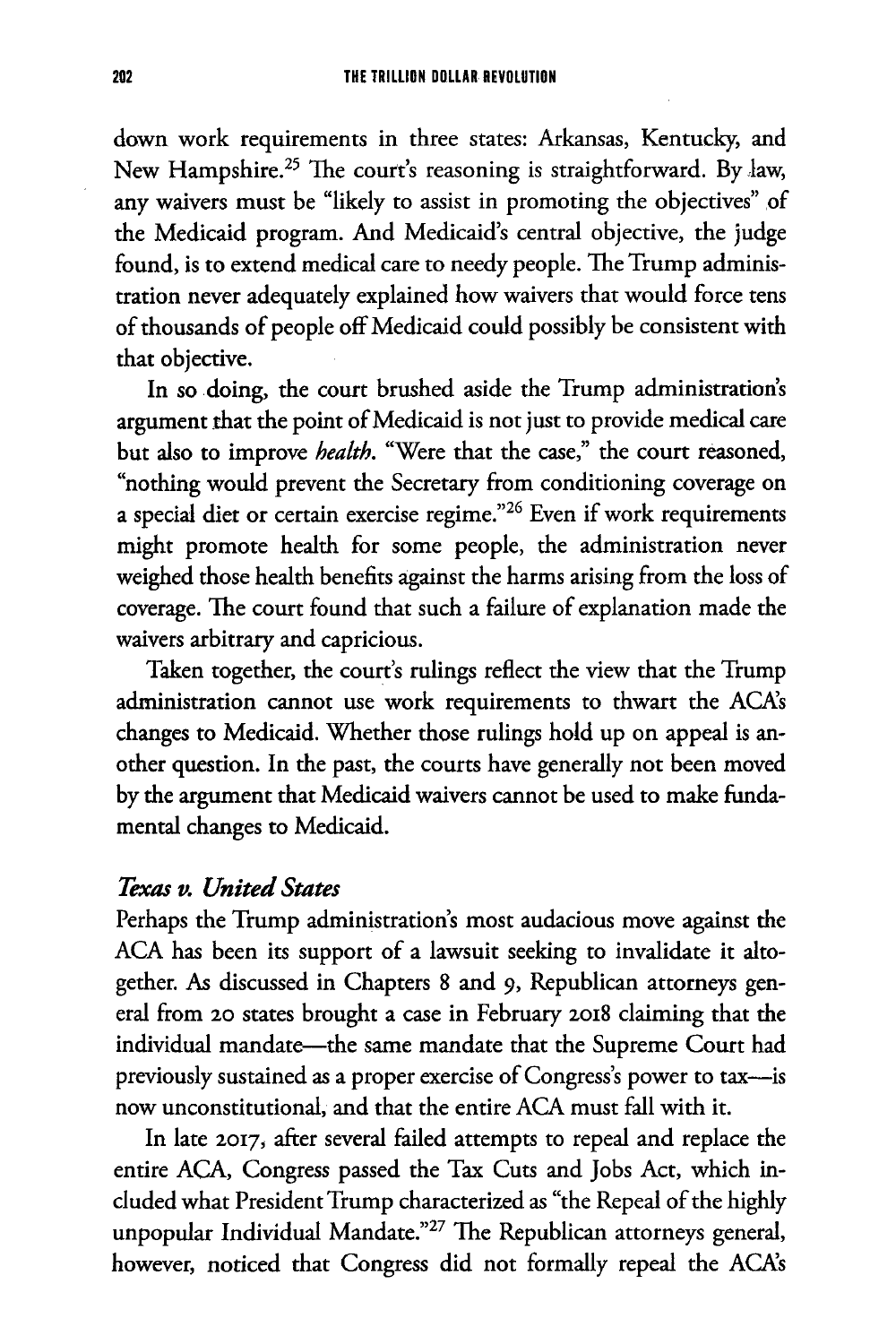command to buy insurance. Instead, Congress zeroed out the penalty for going without coverage. Functionally, it was a distinction without a difference: only the penalty gave the mandate any force and effect. Without a penalty, the mandate was defunct.

The attorneys general, however, seized on the formal distinction. When it upheld the individual mandate as a tax, the Supreme Court had also reasoned that it would exceed Congress's powers under the Commerce Clause to order people to buy coverage. Now that the tax penalty had been repealed, the attorneys general argued, the naked mandate that remained on the books could not be defended as a tax. It was simply a command and must therefore be unconstitutional.

From that premise-that the zero-dollar mandate is unconstitutional-the attorneys general built the astonishing argument that the entire ACA must fall. When Congress passed the ACA in 2010, Congress adopted findings saying that the individual mandate was essential. Because those findings remain on the books, Congress in 2017 must still have thought that the mandate was essential-even a mandate backed by no penalty. And because this mandate is so intertwined with the law as a whole, the entire law must be invalidated.

The consensus among legal scholars on both sides of the aisle is that the argument is frivolous. Congressional Republicans had a chance after Trump's election to repeal the ACA They did not have the votes. Zeroing out the mandate penalty was a consolation prize. As such, there is no need to speculate on whether Congress preferred the ACA without a mandate to no ACA at all. It made that choice by repealing the only mechanism for enforcing the mandate while leaving the rest of the law intact. The very same Congress did not harbor the secret belief that a zero-dollar mandate was vital to the law's continued operation.

The Trump administration saw a chance, however, to achieve in court what it could not achieve in Congress. The Justice Department has a long tradition, adhered to across Republican and Democratic administrations, of defending acts of Congress if any reasonable argument can be made on their behalf.<sup>28</sup> Otherwise, the Justice Department could pick and choose which laws remained on the books by declining to defend when a lawsuit is brought challenging a law it dislikes. Refusing to defend can thus do violence to the principle that Congress makes the law, not the president.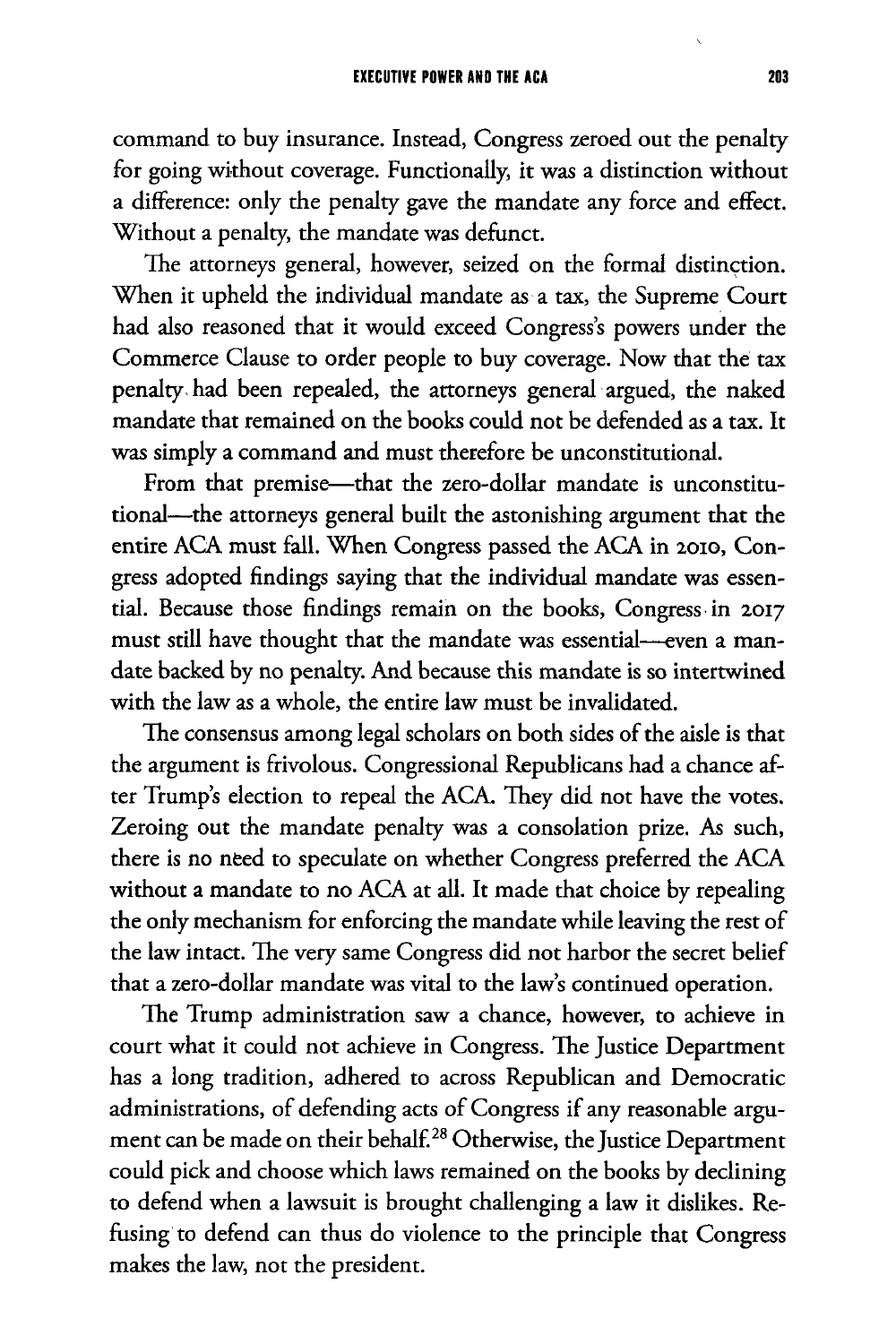Nevertheless, the Trump administration's Justice Department threw its support behind the lawsuit. Initially, it argued that the individual mandate's supposed constitutional defect required invalidation of those portions of the ACA requiring insurers to sell to all comers at more or less the same price-in other words, the protections for people with preexisting conditions. But it has since decided that the entire Act must fall and is now pressing that view in the federal courts.

By filing suit in Fort Worth, Texas, the challengers were able to channel their case to one of the most conservative judges in the country, one who had already invalidated prior Obama-era rules implementing the ACA. In December 2018 the judge declared the individual mandate unconstitutional and the entire ACA invalid. 29 On appeal, a conservative panel of the US Court of Appeals for the 5th Circuit agreed that the mandate could not be sustained. But it asked the judge to reconsider whether there might be some portions of the law that could be salvaged.

As of this writing, most close observers believed the lawsuit is unlikely to succeed. Nothing is certain, however, especially where the ACA is concerned. And the sheer irresponsibility of the lawsuit is breathtaking. The ACA is now part of the plumbing of the US health care system and ripping it out would inflict untold damage on the economy. Yet the Trump administration has publicly committed itself to a legal position that would do just that.

More worrisome still, the duty to defend is a close cousin to the president's constitutional duty to faithfully execute the law. If the ACA really is so unconstitutional that the Trump administration can make no argument in its defense, the law's continued implementation must likewise violate the Constitution. It is not hard to see that as an incipient justification for refusing to enforce any law that the president believes to be unconstitutional, however preposterous or partisan that belief might be.

#### **Conclusion**

One president broke the law to save it. The next abused his power to savage it. Each in his own way violated his constitutional duty of faithful execution.